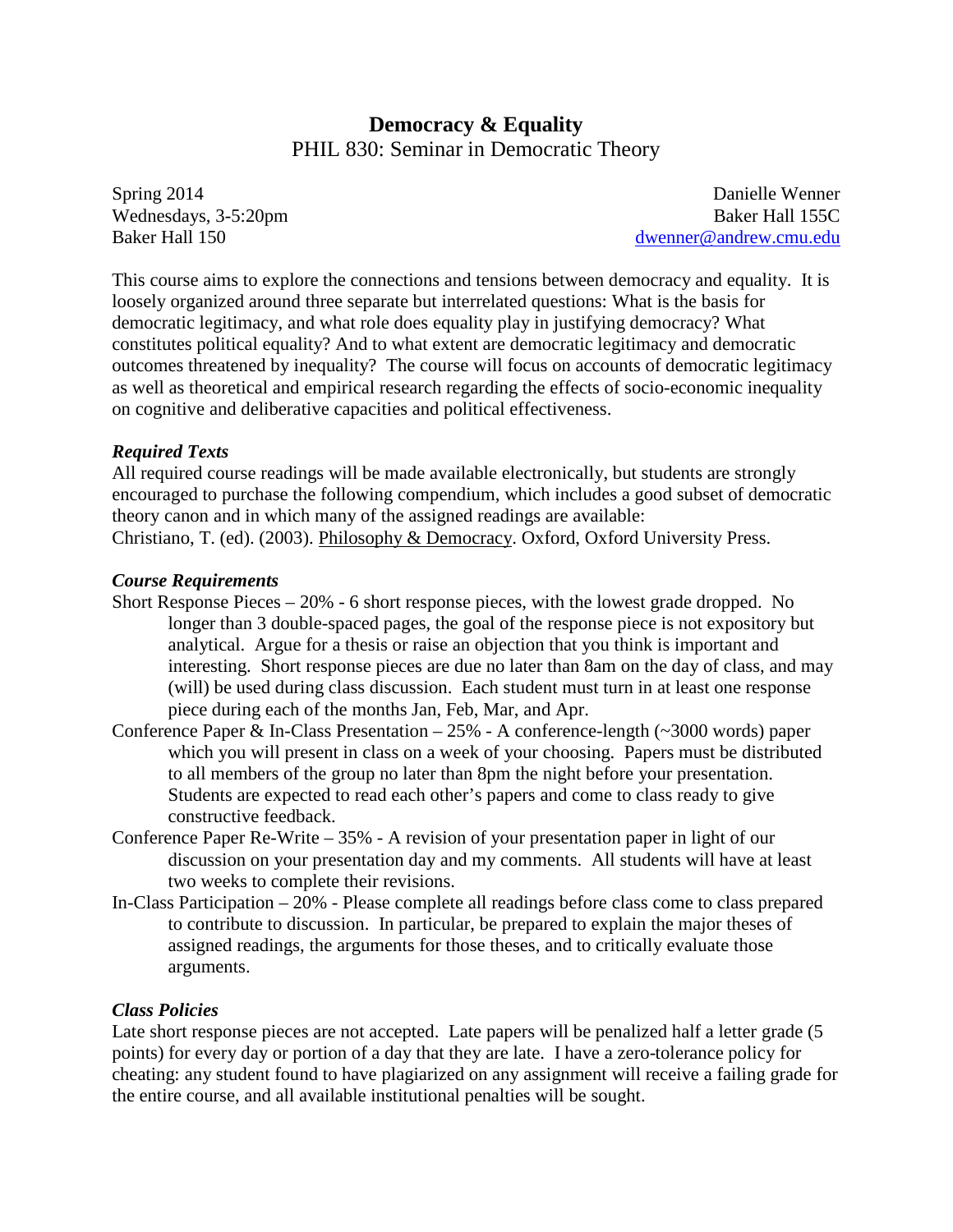*Note:*

There will be no class meeting at the regular scheduled time on Wednesday, April 16. We will make this meeting up on a date/time TBD sometime early this semester.

*If you wish to request an accommodation due to a documented disability, please notify me and contact Disability Resources at [access@andrew.cmu.edu](mailto:access@andrew.cmu.edu) or 412-268-2013 as soon as possible.*

### *Political Authority*

For students without significant background in political philosophy, it may be useful to do some background reading on the broader topic of political authority. The following are recommended resources:

Simmons, A. J. (1979). Moral Principles and Political Obligation. Princeton, Princeton University Press.

Schmidtz, D. (1990). "Justifying the State." Ethics **101**(1): 89-102.

Raz, J. (1986). The Morality of Freedom. Oxford, Clarendon Press, chs. 2-4.

Rawls, J. (1999 [1964]). Legal Obligation and the Duty of Fair Play. John Rawls: Collected Papers. S. Freeman. Cambridge, Harvard University Press.

### **Outline of Topics & (Tentative) Schedule of Readings**

(blue text indicates theoretical/empirical work on political inequality)

### *Instrumental Democratic Legitimacy*

1<sup>st</sup> Meeting

1. Arneson, R. (2004). Democracy is Not Intrinsically Just. Justice and Democracy: Essays for Brian Barry. K. Dowding, R. E. Goodin and C. Pateman. Cambridge, Cambridge University Press.

 $2<sup>nd</sup>$  Meeting

- 2. Dworkin, R. (2002). Sovereign Virtue. Cambridge, Harvard University Press, ch. 4. (Also available in Philosophy & Democracy. T. Christiano. Oxford, Oxford University Press**:** 116-137.)
- 3. Arneson, R. (2003). Democratic Rights at the National Level. Philosophy & Democracy. T. Christiano. Oxford, Oxford University Press**:** 95-115.

## Additional Recommended Readings

- Griffin, C. G. (2003). "Democracy as a Non-Instrumentally Just Procedure." Journal of Political Philosophy **11**(1): 111-121.
- Arneson, R. (2003). "Defending the Purely Instrumental Account of Democratic Legitimacy." Journal of Political Philosophy **11**(1): 122-132.
- Sen, A. (1999). "Democracy as a Universal Value." Journal of Democracy **10**(3): 3-17.
- Ober, J. (2007). "Natural Capacities and Democracy as a Good-in-Itself." Philosophical Studies **132**(1): 59-73.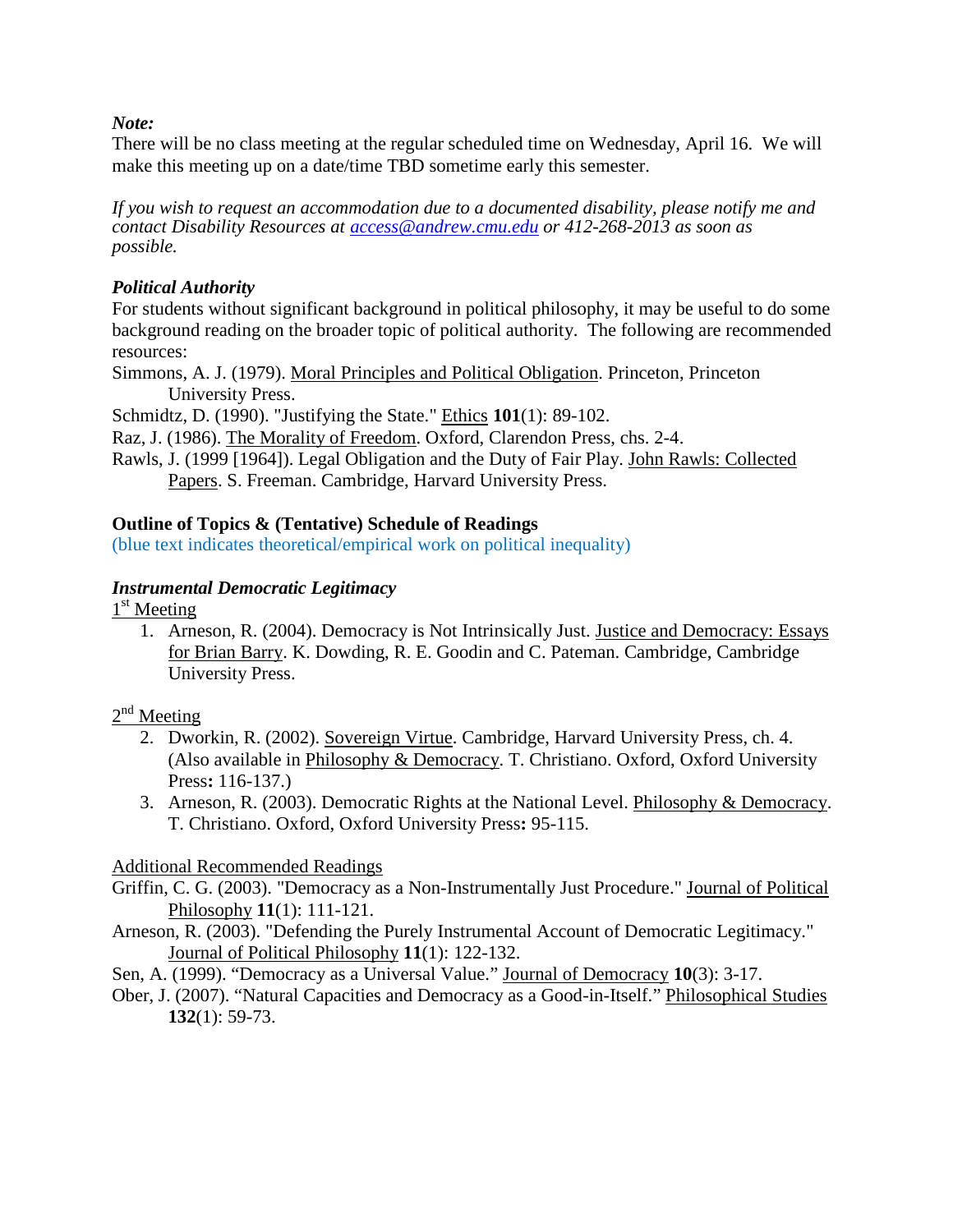### *Intrinsic Democratic Legitimacy*

### $3<sup>rd</sup>$  Meeting

- 4. Dahl, R. A. (1989). Democracy and its Critics. New Haven, Yale University Press, chs. 6-7.
- 5. Christiano, T. (1996). The Rule of the Many. Boulder, Westview Press, ch. 2.
- 6. Lee, S. (2001). "A Paradox of Democracy." Public Affairs Quarterly **15**(3): 261-269.

### Additional Recommended Readings

Dahl, R. A. (1979). Procedural Democracy. Philosophy, Politics and Society: Fifth Series. P. Laslett and J. Fishkin. New Haven, Yale University Press: 97-133.

Brighouse, H. and M. Fleurbaey (2010). "Democracy and Proportionality." Journal of Political Philosophy **18**(2): 137-155.

## *Social Choice Theory*

 $4<sup>th</sup>$  Meeting

- 7. Riker, W. (2003). Social Choice Theory and Constitutional Democracy. Philosophy & Democracy. T. Christiano. Oxford, Oxford University Press**:** 161-194.
- 8. Buchanan, J. and G. Tullock (2003). The Calculus of Consent. Philosophy & Democracy. T. Christiano. Oxford, Oxford University Press**:** 195-215.

### *Republicanism & Positive Autonomy*

 $5<sup>th</sup>$  Meeting

- 9. Raz, J. (1986). The Morality of Freedom. Oxford, Clarendon Press, ch. 14.
- 10. Pettit, P. (1999). Republican Freedom and Contestatory Democractization. Democracy's Values. I. Shapiro and C. Hacker-Cordsn. Cambridge, Cambridge University Press**:** 163- 190.
- 11. Mani, A., S. Mullainathan, et al. (2013). "Poverty Impedes Cognitive Function." Science **341**(6149): 976-980.

### Additional Recommended Readings

Pettit, P. (1997). Republicanism: A Theory of Freedom and Government. Oxford, Oxford University Press, chs. 2-4, 6.

## *Complex Procedural Equality*

 $6<sup>th</sup> Meeting – Reasonable Acceptability$ 

12. Beitz, C. (1989). Political Equality: An Essay in Democratic Theory. Princeton, Princeton University Press, chs. 4-5.

### $7<sup>th</sup> Meeting – Public Equality$

- 13. Christiano, T. (2008). The Constitution of Equality: Democratic Authority and its Limits. Oxford, Oxford University Press, ch. 3.
- 14. Bartels, L. M. (2009). Economic Inequality and Political Representation. The Unsustainable American State. L. R. Jacobs and D. King. Oxford, Oxford University Press**:** 167-196.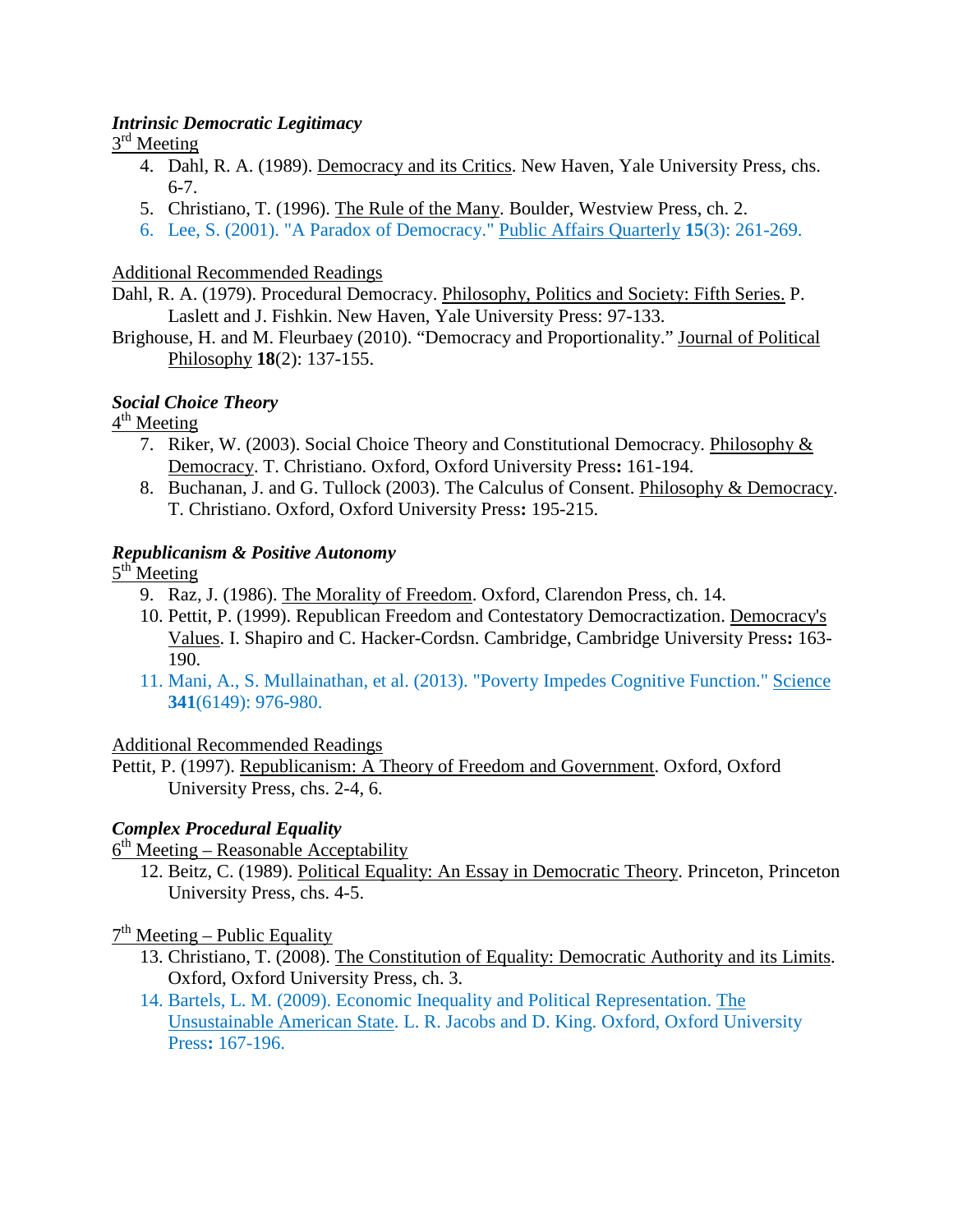#### *Deliberative Democracy*

### $8<sup>th</sup>$  Meeting

15. Elster, J. (2003). The Market and the Forum: Three Varieties of Political Theory. Philosophy & Democracy. T. Christiano. Oxford, Oxford University Press**:** 138-158. 16. Habermas, J. (1996). Between Facts and Norms. Cambridge, The MIT Press, Appendix 1.

### Additional Recommended Readings

Gutmann, A. and D. Thompson (2004). Why Deliberative Democracy? Princeton, Princeton University Press, ch. 1.

Habermas, J. (1996). Between Facts and Norms. Cambridge, The MIT Press, ch. 7

# $9<sup>th</sup>$  Meeting

- 17. Cohen, J. (2003). Procedure and Substance in Deliberative Democracy. Philosophy & Democracy. T. Christiano. Oxford, Oxford University Press**:** 17-38.
- 18. Gutmann, A. and D. Thompson (2004). Why Deliberative Democracy? Princeton, Princeton University Press, ch. 3.

### *Epistemic Proceduralism & Epistemic Breakdown*

## $10^{th}$  Meeting

- 19. Estlund, D. (2003). Beyond Fairness and Deliberation: The Epistemic Dimension of Democratic Authority. Philosophy & Democracy. T. Christiano. Oxford, Oxford University Press**:** 69-91.
- 20. Landemore, H. (2013). Democratic Reason: Politics, Collective Intelligence, and the Rule of the Many. Princeton: Princeton University Press, chs. 5 & 7.

## *Democratic Equality and Inequality*

## $11<sup>th</sup>$  Meeting

- 21. Downs, A. ([1957] 1985). An Economic Theory of Democracy. New York, Addison Wesley, chs. 11-14.
- 22. Excerpts from: Delli Carpini, M. X. (1999). In Search of the Informed Citizen: What Americans Know about Politics and Why it Matters. The Transformation of Civic Life. Middle Tennessee State University.

## $12^{th}$  Meeting

- 23. Knight, J. and J. Johnson (1997). What Sort of Political Equality Does Deliberative Democracy Require? Deliberative Democracy: Essays on Reason and Politics. J. Bohman and W. Rehg. Cambridge, The MIT Press**:** 279-319.
- 24. Solt, F. (2008). "Economic Inequality and Democratic Political Engagement." American Journal of Political Science **52**(1): 48-60.